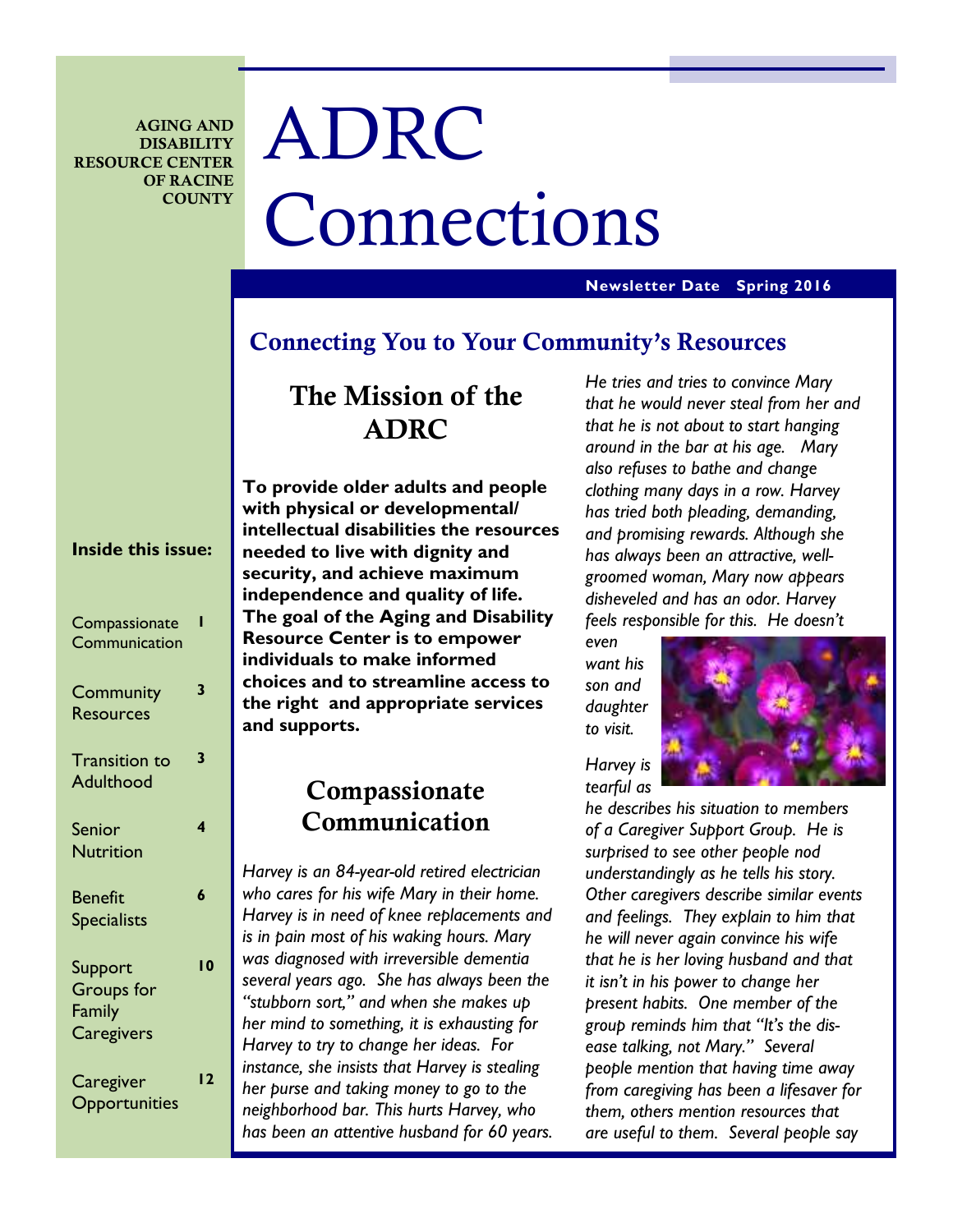

**Contact: Marilyn Joyce Caregiver Support Specialist** 

**Aging and Disability Resource Center of Racine County** 

**262- 833-8764 marilyn.joyce@ goracine.org**



#### continued from front page

*that the bathing routine is difficult for them, too. One person has hired someone to help with this. Another caregiver suggests: "Prepare a calm, pleasant environment in the bathing area and try again later." One says, "Sponge baths work better than arguments."* 

*The facilitator reminds the group that caregivers sometimes need to put on a "duck suit," letting hurtful things roll away "like water off a duck's back," remembering that the unkind things don't come from the loved one we've known, but from a disease process. She gives everyone a handout about "Compassionate Communication with the Memory Impaired." The group encourages Harvey to be open and honest with his family because "Caregiving is a team effort."* 

*The facilitator states that many times caregivers experience serious illness and even die before the person they are caring for. "This is a family emergency," she says about other family members, "They need to know and help. They don't want to lose two parents because of one illness." She mentions helpful services available in the community, and she offers to meet with Harvey and his children if that would be helpful to them.* 

*Harvey leaves the group knowing that he is not alone, and that help is available. He feels like a huge burden has been lifted from his shoulders. He leaves standing taller and breathing easier than when he came in.* 

Here are just a few tips from the handout mentioned above:

# **DON'T**

- Don't argue.
- Don't confront.
- Don't remind them that they forget.
- Don't question recent memory.
- Don't take it personally!

#### **DO**

- Give short, one-sentence explanations.
- Avoid insistence try again later.
- Leave the room, if necessary, to avoid confrontations.
- Respond to the person's feelings, not their words.
- Practice 100% forgiveness as memory loss progresses.

"[People with memory loss] *are scared all the time*…Anxiety may compel them to follow you everywhere. Anxiety compels them to resist changes in routine (even pleasant ones). Your goal is to reduce anxiety whenever possible…They can't remember your reassurances. Keep saying them.

*(Handout developed by Liz Ayres, a former caregiver and a volunteer of the Alzheimer's Association – Orange County Chapter. Reprinted & adapted by the Alzheimer's Association of Southeastern Wisconsin, December 2004.)* 

If you would like a printed copy of the entire handout, please call: 262-833-8764.

#### *E-VISIT*

#### *An email check-in for caregiving families*

As the Monthly Family Caregiver Newsletter has grown into the quarterly ADRC Connections, we have decided to offer you a Caregiver Support visit by email about halfway between each issue of ADRC Connections. It will include information about support groups and other opportunities for caregiving families, words of encouragement, and news about issues affecting caregivers with reminders to take good care of yourself.

Sadly, budgets do not allow more than the quarterly "snail" mailing. So, if you are **not already** receiving the ADRC Connections via email link, and would like to receive this caregiving information, please provide us with your *Continued on page 10…*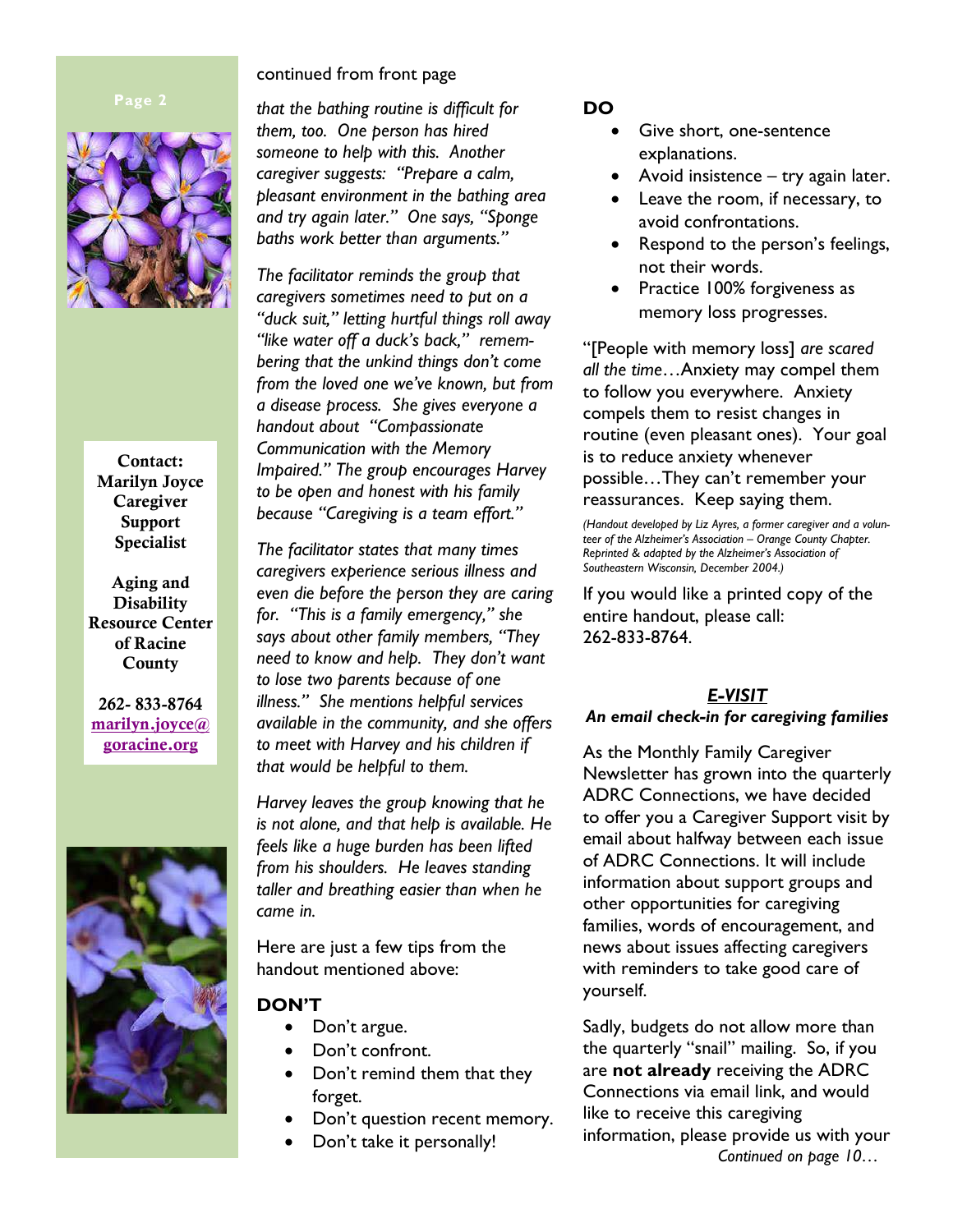#### **Page 3**

# **Transition to Adulthood in Racine County**

Racine Unified School District **Transition Day** will be March 19, 2016 at Gateway Technical College, Racine Bldg.

Racine County **Special Needs Resource Fair**. May 13, 2016 at Waterford Union High School, 100 Field Dr, Waterford.

Both of these opportunities provide information and connection to community resources in planning for life after high school. Meet with agencies, service providers, community resources and organizations. Speak with college representatives, take career and skill assessments. Admission is free.

**Turning 18** is a milestone for many people. For people living with a disability, it can also mean a time of other

changes as well. The ADRC is a source of assistance to help young adults with disabilities and their families consider options as early as age 17 1/2 who are transitioning into adulthood

The ADRC is a free and unbiased source of this information tailored to suit your individual needs. Consider contacting the ADRC to begin your relationship with a friendly ADRC specialist today.

See the program flyers and other Transition information at: https://www.adrc.racineco.com/site/446 /transition\_to\_adulthood.aspx

The ADRC also has information and resources to assist adults with physical and intellectual disabilities who are not in the transition process.





*There is no telling how many miles you will have to run chasing a dream* 

*Author Unknown* 

# **Community Resources**

*This column highlights some of the many resources in our community. For more, see the Resource Directories available from the Aging and Disability Resource Center (262-833-8777) or www.adrc.racineco.com under Racine County Resources.*

### **Housing**

At the ADRC we often get questions about housing that include things like; how can I stay in my own home and maintain it; how do I downsize and what are the most cost effective options; what is assisted living and how can I afford that; and at times-how do I place my loved one in a nursing home. You can call the ADRC with any of your housing or other types of questions (262-833-8777) and we will be happy to assist with information and resources. Included in this issue are some resources related to housing expenses. You can request a copy of our Living

Options directory for more indepth information, or find in on our website at:

https://www.adrc.racineco.com/site/ 453/service\_directory.aspx

#### **Housing Expense Assistance - Things to consider:**

Energy Assistance and FoodShare (Food Stamps or SNAP)

These small benefits can free up some cash that can be used toward other expenses. *Continued on page 9…* 

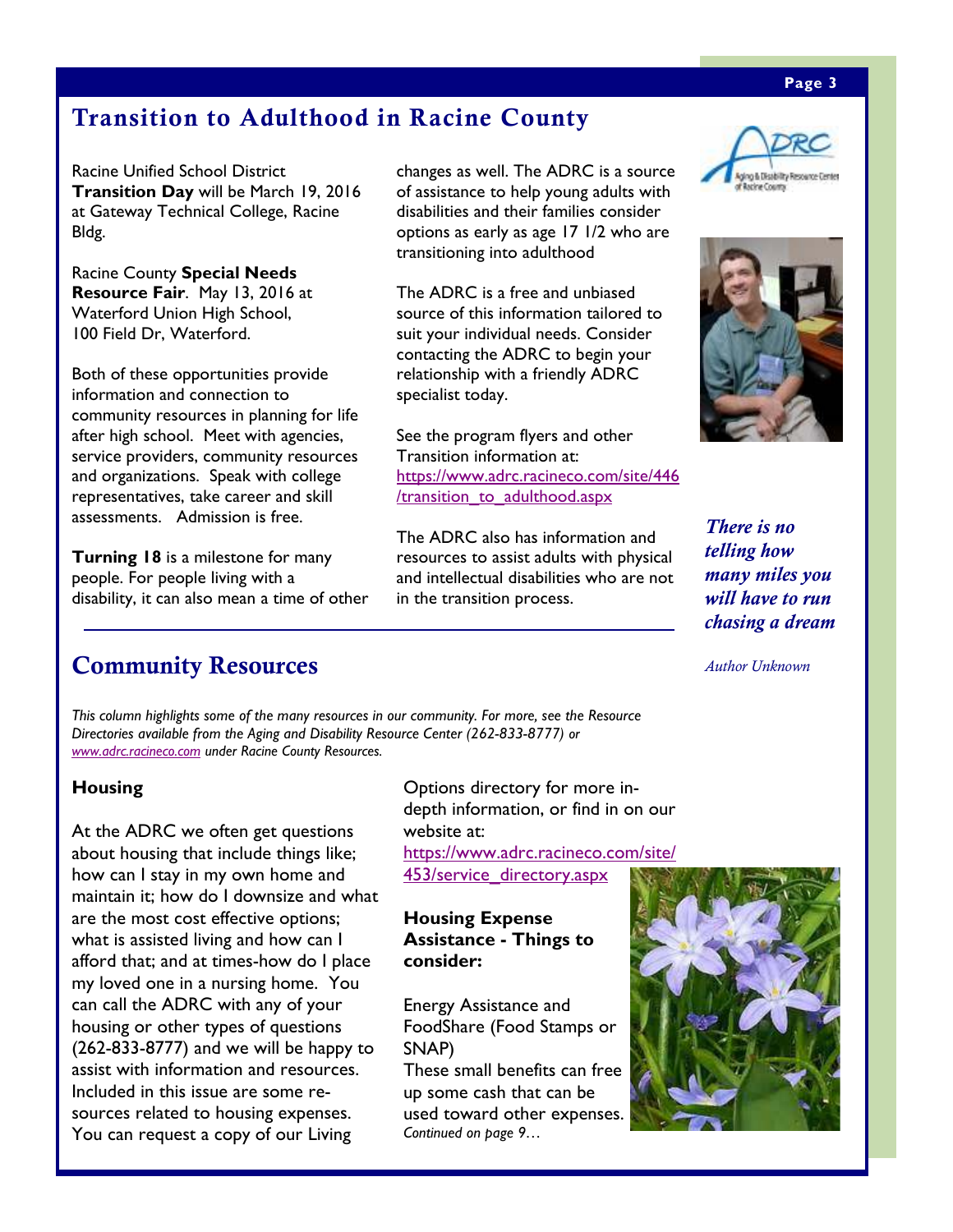# **Racine County Senior Nutrition Program**

**Call 833-8766** To make a reservation at one of our Dining Sites Please call before 3:00 p.m. a day in advance.

# **Dining Sites:**

**Atonement Lutheran Church**  2915 Wright Ave Racine, WI 53405 Monday - Friday at **Noon**

**Burlington Senior Center**  201 N Main St Burlington, WI 53105 Monday - Friday at **Noon** **Lake Oaks Apts**  1916 S Wisconsin Ave Racine, WI 53403 Monday - Friday at **Noon**

**Lincoln Villas North Apartments**  3919 Ruby Ave Racine, WI 53406 Monday - Friday at **11:30 am** 

**Lincoln Villas South Apartments**  5820 Lincoln Village Dr Racine, WI 53406 Monday - Friday at **Noon**

# **Salvation Army**

1901 Washington Ave Racine, WI 53403 Monday– Friday at **Noon**

**Union Grove Hometown Village**  1415 13th Avenue Union Grove, WI 53182 Monday - Friday at **11:30 am** 

### **Menus**

You can find the menus for coming months in your local newspaper, or online at: https:// www.adrc.racineco.com/

*Senior Nutrition Program: Dining and Meals on Wheels* 

*For information or to Reserve call 262-833-8766* 

*foil). Place a fish fillet, Steam in parchment for a simple one-person meal Cooking "en papillote" is a fancy term for a simple technique that involves cooking a meal in* 

*skinless chicken breast, or firm tofu on top of sliced veggies in parchment paper. Add spices, seasoning, or a parchment (or aluminum* 

**Cooking for One: A Simple Technique**



*dash of olive oil, and fold it into a tight package. Place on a baking sheet in a 350 degree oven. After about 20 minutes you're left* 

*with a healthy, steamed meal for one with virtually zero clean up.* 

### **Recipe for today**

1 boneless chicken Breast or piece of Salmon Zucchini Slices Feta Cheese Tomato Slices Red Pepper Strips Salt and Pepper

Place Veggies on sheet of parchment paper (or foil), sprinkle with Cheese and salt & pepper. Place chicken breast or fish on top of veggies and sprinkle more cheese and salt & pepper.

#### **Page 4 ADRC**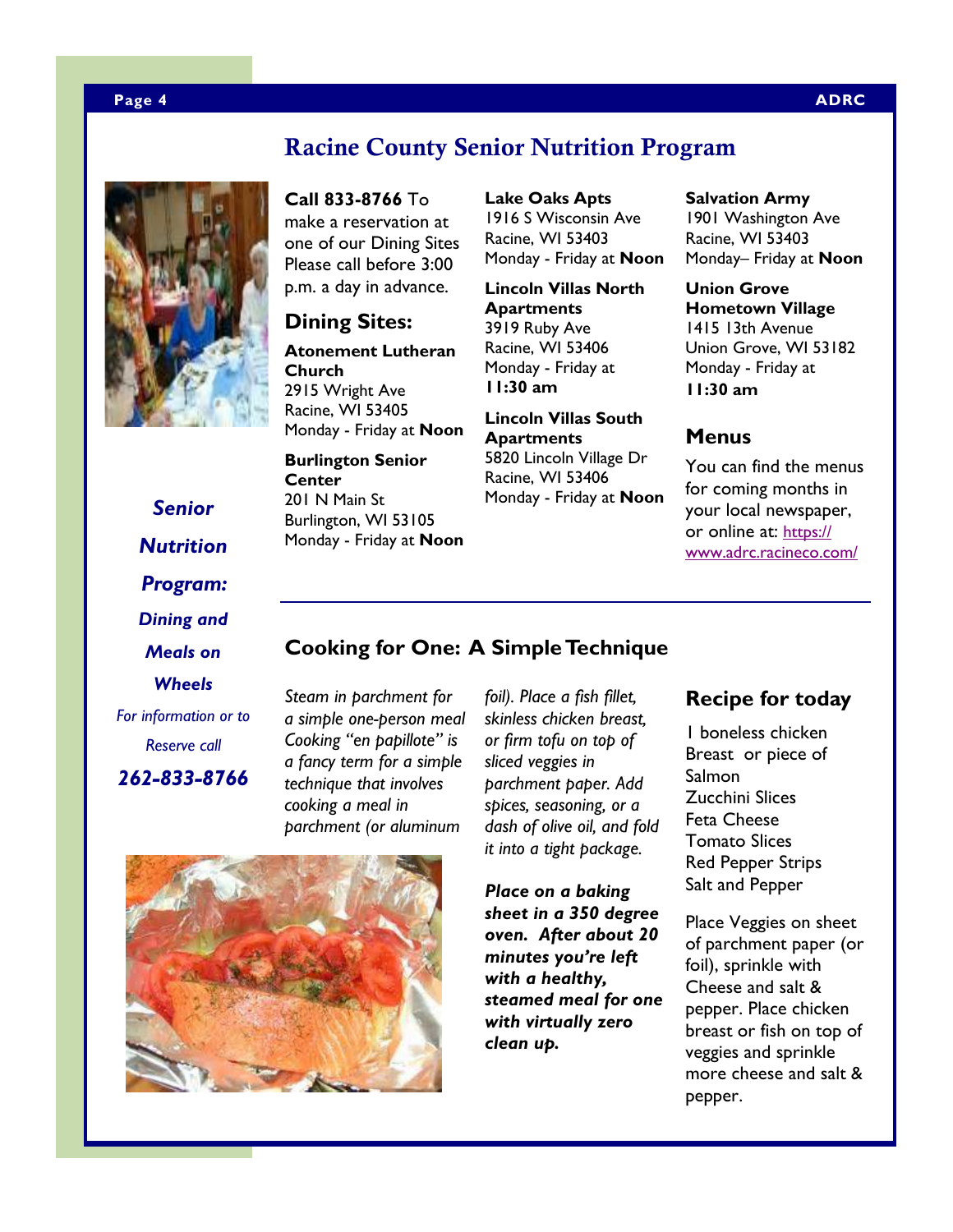# **Cooking for One: The Basics**

#### **Make cooking fun:**

If chopping vegetables, boiling pasta, or washing pots and pans doesn't sound like your idea of a fun night in, find ways to make it more enjoyable. Try singing along to your favorite music, sipping a glass of wine, or listening to the radio or a book on tape. See how relaxing it can be to savor the smells and textures of each ingredient.

### **Cook once and eat twice (or more):**

Sure, you can take a family-size recipe and divide everything by four or six to make a meal for one person. Or you can cook larger meals and freeze leftovers in single portions to eat another time. Write the date and contents on the packages, and remember to eat the food in a timely

manner (for most meals, within 1 to 3 months).

### **Reinvent leftovers:**

If you don't want to eat the same meal a second time, having leftovers can be a great starting place for your next meal. For example, wrap leftover chicken, rice, and veggies in a tortilla, then add a little cheese and salsa-and you have a whole new meal.

#### **Prepare one-dish meals:**

For simple meal ideas with minimal clean up, choose dishes that serve as the whole meal, combining different food groups in one pot, like a vegetarian chili, chicken casserole, or beef and vegetable stew. Slow cookers are great for making these types of dishes.

# **Cook your main protein once a week:**

By roasting a chicken at the weekend or slow cooking turkey breast, for example, you can use the leftover meat to quickly create different dishes during the week. Add the meat to a soup or salad, slice it in sandwiches, use in tacos, quesadillas, or burritos, or combine with veggies and add to pasta or rice.



#### **Tips for Nutrition**  *If you do not have an appetite:*

- Eat small highprotein and highcalorie meals every 1-2 hours instead of 3 larger meals.
- Have help with preparing meals. Add extra calories and protein to food (such as butter, skim milk powder, honey, or brown sugar). • Take liquid supplements (special drinks containing

nutrients), soups, milk, juices, shakes, and smoothies when eating solid food is a problem.

Eat snacks that contain plenty of calories and protein.

#### **Page 5**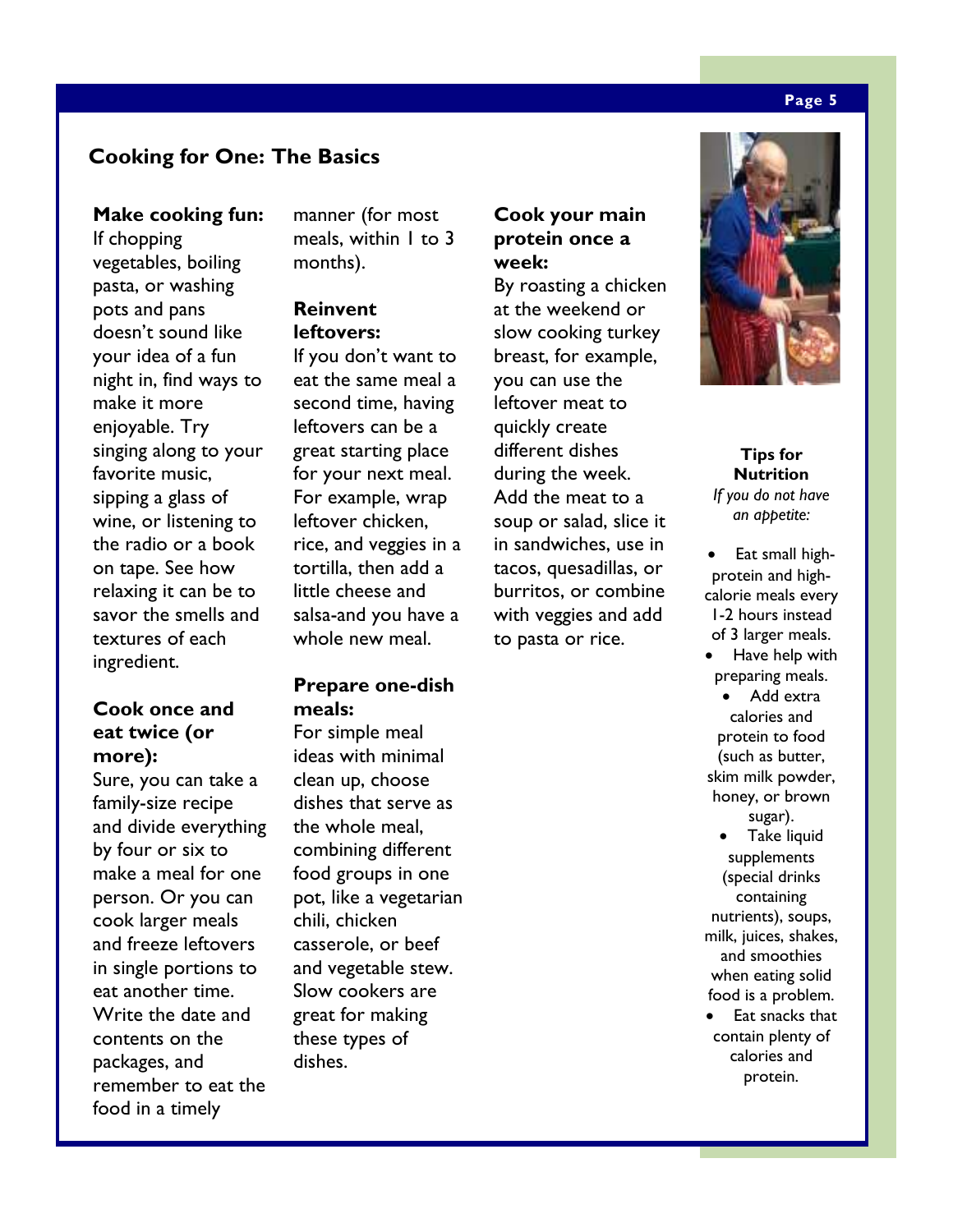

# *Medicare Workshops*

*For Racine County Residents over the age of 60* 

*Auditorium— Racine County Public Works Building, 14200 Washington Ave, Sturtevant* 

#### *March 18th 5:00 to 7:00 pm*

*April 22nd 9:00 to11:00 am* 

*May 20th 5:00 to 7:00 pm* 

*June 24th 9:00 to11:00 am* 

*All Date Subject to Change.* 

*Registration Required— Call 262-833- 8777* 

# **Your Benefits**

**Important Numbers**  (Toll Free):

**Social Security**  Local: 866-270-8629 USA: 800-772-1313

An elder benefit specialist is a person trained to help older persons over age 60 who are having a problem with their private or government benefits. They are often called red tape cutters as they are expert at helping older persons with the extensive and complicated paperwork often required in benefit programs. They help older persons figure out benefits they are entitled

**Elder Benefit Specialist** 

**Medicare**  1-800– Medicare (800-633-4227)

**Wisconsin Medicaid—Member services**: 800-362-3002

#### **Wisconsin Kenosha Racine Partners Consortium (WKRP)**  888-794-5820

to and tell them what they must do to receive them. Elder benefit specialists receive ongoing training and are monitored by attorneys knowledgeable in elder law. The attorneys are also available to assist older persons in need of legal representation on benefit matters, on a case by case basis.

#### **What Can Benefit Specialists Do?**

• Provide accurate and

current information on your benefits.

- Suggest alternative actions that you can take to secure benefits or appeal denials of benefits.
- Advocate on your behalf with other parties.
- Explain what legal action or other possible solution is required.
- Refer you to an appropriate attorney when necessary.

# **Disability Benefit Specialist**

The Disability Benefit Specialist (DBS) program is a service of the Wisconsin's Aging & Disability Resource Centers. The DBS works closely with information and assistance, options counseling, and other

resource center services.

The Disability Benefit Specialists provide services to people age 18 to 59 with physical disabilities, developmental disabilities, mental illness and

substance use disorder.

The Disability Benefit Specialists provide information and assistance with public and private benefit programs including application and appeal procedures.

#### **Page 6 ADRC 2012 12:00:00 ADRC 2013 12:00:00 ADRC 2014 12:00:00 ADRC**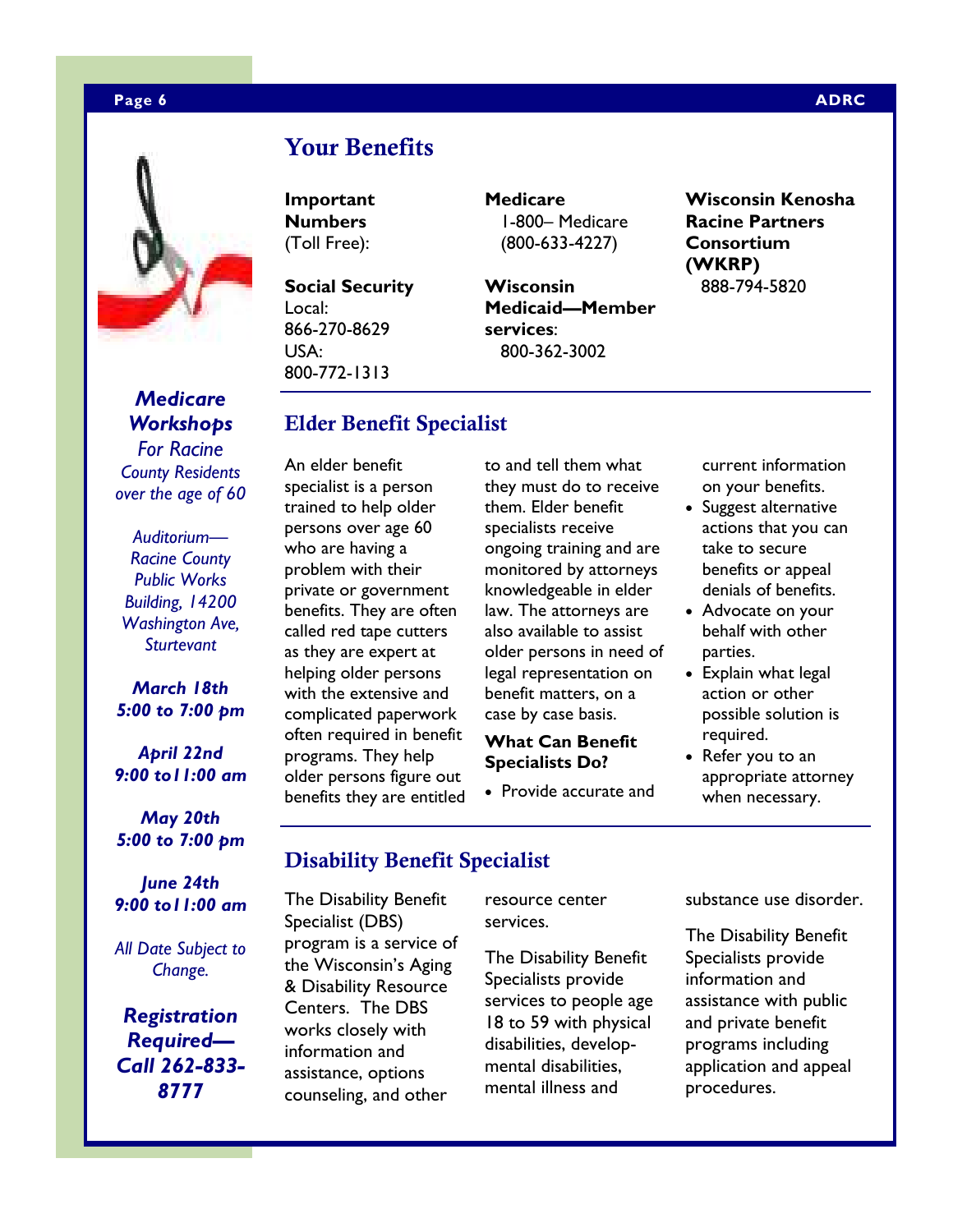#### **Page 7 ADRC 2014 12:00:00 ADRC 2014 12:00:00 ADRC 2014 12:00:00 ADRC 2014 12:00:00 ADRC**

#### **Social Security 2016**

Social Security beneficiaries won't get bigger payments in 2016. This is because there wasn't enough inflation in 2015 to trigger a cost-ofliving adjustment to monthly benefits, and the maximum possible Social Security payment for a 66-year-old worker who signs up for Social Security in 2016 will be \$2,639 per month, down \$24 from \$2,663 in 2015. There are other changes in Social Security for 2016.

Without a cost of living adjustment, there is also no change in the maximum amount of earnings subject to the Social Security tax. This will remain at \$118,500 in 2016. Currently, earnings above this amount are not subject to the Social Security portion of the payroll tax or used to calculate retirement payouts.

The Social Security earnings limit for people who work and claim Social Security payments at the same time will remain \$15,720 in 2016 for people ages 65 and

younger. Social Security beneficiaries who earn more than this amount will have \$1 in benefits temporarily withheld for every \$2 in earnings above the limit. For people who will turn 66 in 2016, the earnings limit climbs to \$41,880, and the reduction in payments for earning too much declines to \$1 withheld for every \$3 in excess earnings. Once a retiree turns 66 in 2016, the earnings limit no longer applies and benefit payments are recalculated to factor in withheld payments and continued earnings. Note; The average monthly benefit for retired workers is approximately \$1,341 per month in 2016, and for retired couples who are both receiving benefits the average would be about \$2,212 monthly.

Most retirees who are already receiving Social Security benefits will continue to pay the same Medicare Part B premium in 2016, because Medicare Part B premiums are prevented by law from

increasing faster than Social Security payments for most existing beneficiaries. However, retirees who first sign up for Medicare Part B in 2016 and high income Medicare Beneficiaries may pay higher monthly premiums than people who previously signed up for Social Security.

The Social Security Administration continues to add to the services offered online. Workers can already create a My Social Security account that allows them to view their taxes paid and get a personalized estimate of their monthly payments at various claiming ages. Retirees can use this account to adjust their direct deposit, obtain a benefit verification letter, request a replacement SSA-1099 form or, most recently, obtain a replacement Medicare card. They have also provided longer office hours in many locations.



The Racine Social Security Office is open from 9 am to 4 pm Monday, Tuesday, Thursday and Friday. On **Wednesdays** they are open 9 am - Noon (excluding **Federal** Holidays). They can be reached at 866-270-8629. Located at 4020 Durand Ave in Sturtevant.

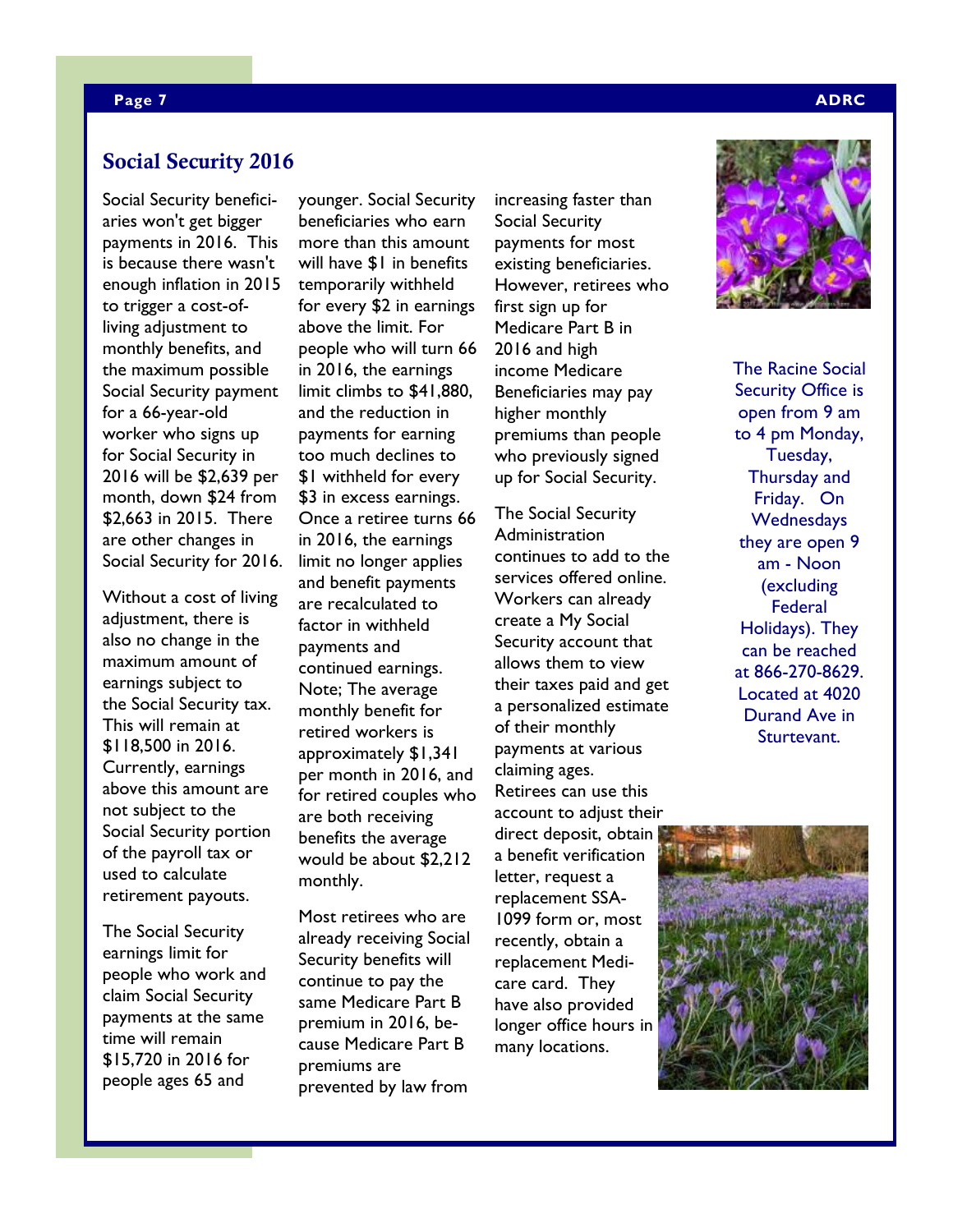*Updated regularly, Social Security Matters is a hub for Social Security news, like new features to my Social Security***,** *changes in policy, retirement planning, and benefit information. The blog allows Social Security to address issues in a longer format than a tweet or typical social media post. Check out Social Security Matters at* 

*blog.socialsecurity.gov and select "Get blog updates" if you want to stay informed* 



#### **Filing Taxes when you have Social Security**

#### **By Bob Trotter Social Security Public Affairs Specialist in Milwaukee, WI**

Now that it's March, your annual tax filing deadline is fast approaching. If you receive Social Security benefits, one of the documents you need to file your federal income tax return is your Social Security Benefit Statement (Form SSA-1099/1042S).

Your Social Security benefits may be taxable. This includes monthly retirement, survivor, and disability benefits. About one-third of people receiving Social Security benefits must pay taxes on some of these benefits, depending on the amount of their taxable income. This usually happens if you have other substantial income — such as wages, self-employment, interest, dividends, and other taxable income that must be reported on your tax return — in addition to your Social Security benefits. You will never have to pay taxes on more than 85 percent of your Social Security benefits, based on Internal Revenue Service (IRS) rules. To find out if you must

pay taxes on your benefits, you will need your Social Security Benefit Statement (Form SSA-1099/1042S). You should automatically receive it in the mail each January. It shows the total amount of benefits you received from Social Security in the previous year so you know how much Social **Security** income to report to the IRS on your tax return. The benefit statement is not available for people who receive Supplemental Security Income (SSI), as SSI payments are not taxable.

Whether you file your taxes early or wait until the deadline, Social Security makes it easy to obtain a replacement benefit statement if you didn't receive one or misplaced it. You can get an instant replacement easily by using your secure online *my Social Security* account. If you don't already have an account, you can create one in minutes. Follow the link below to the *my Social Security* page, and select "Sign In or Create an Account." Once you are logged in, select the 'Replacement

Documents" tab to get your replacement 1099 or 1042S benefit statement. You can also use your personal *my Social Security* account to keep track of your earnings each year, manage your benefits, and more.

You can also obtain a replacement benefit statement by calling us at 1-800-772-1213 (TTY - 1-800-325-0778), Monday through Friday from 7 a.m. to 7 p.m., or by contacting your local Social Security Office. If you live outside of the United States, please contact your nearest U.S. Embassy or Consulate. But by going online you can print your replacement benefit statement immediately and not have to wait to receive it in the mail.

With a *my Social Security*  account, gathering your Social Security information for tax season has never been easier. Open your own personal *my Social Security* account today at www.socialsecurity.gov/ myaccount.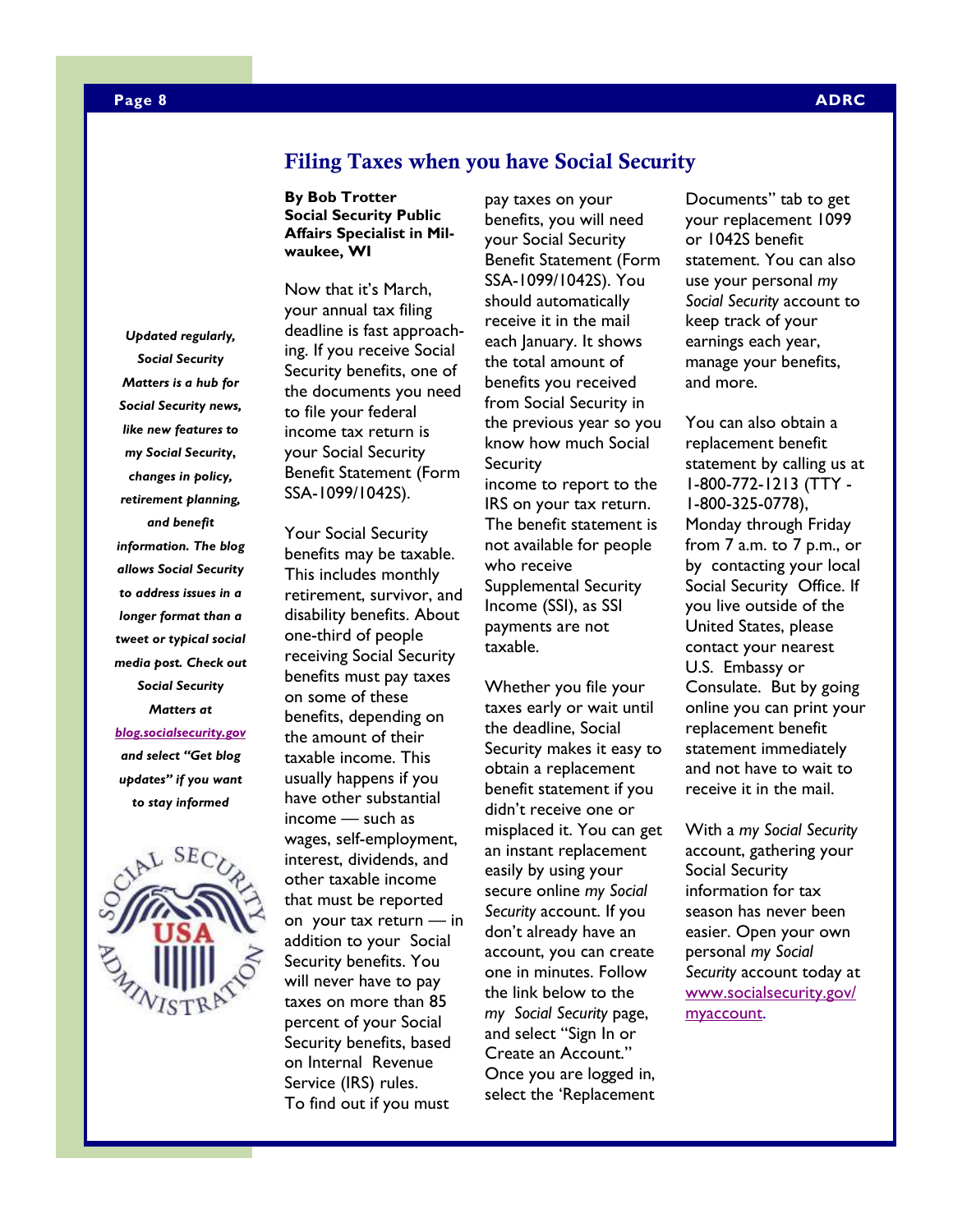#### **Page 9 ADRC 2014 12:00:00 ADRC 2014 12:00:00 ADRC 2014 12:00:00 ADRC**

# **Housing Expense Resources continued from page 3**

To apply contact the agencies below:

**Energy Services Inc**  1654 Washington Ave, Racine, (they also have office hours in Burlington) 262-633-6000. If qualified you can also ask about a one time connection to the weatherization program which will assist in providing an energy efficient environment in your home.

**FoodShare** – Apply through Wisconsin Kenosha Racine Partnership (WKRP) Call 888-794-5820

Sometime a home owner will need to use Handyman Services or Cleaners

to keep things in shape. You can find those resources in the phone book, on line or, you can request a copy of local resource from the ADRC. (These are taken from yellow pages.com). Can not afford these services, or need a larger improvement, consider **No/Low interest home improvement loans**. These are available through City of Racine Programs for those residents, or through the Southern Housing Region.

# **City of Racine Housing Department**  730 Washington Ave

636-9197

**Southern Housing Region**  MSA Professional **Services** 800-552-6330

Other helpful resources for Money **Management** Assistance, housing counseling, foreclosure avoidance, and budgeting:

**Home Ownership Preservation Hotline**  888-995-4673

**Housing Resources Inc**  262-636-8271

**Greenpath Debt Solutions**  800-550-1961

**Money Management International**  888-845-5669



Please Note that any program's eligibility information and guidelines often change from year to year. Be sure to ask for the most current eligibility guideline Information when making contact.

# **Employment Resource - Division of Vocational Rehabilitation (DVR)**

If you **want to work** and have a disability that makes it difficult for you to get or keep a job, then DVR might be right for you.

Vocational Rehabilitation services are any services described in a plan for employment necessary to assist a consumer in

preparing for, securing, retaining or regaining an employment outcome that is consistent with the strengths, resources, priorities, concerns, abilities, capabilities, interests and informed choice of the consumer.

Website information at: https://dwd.wisconsin.gov/dvr/

**Racine Office**  1516 S Green Bay Rd, Ste 100 Racine 262-638-7200 800-228-2681 Voice/TTY

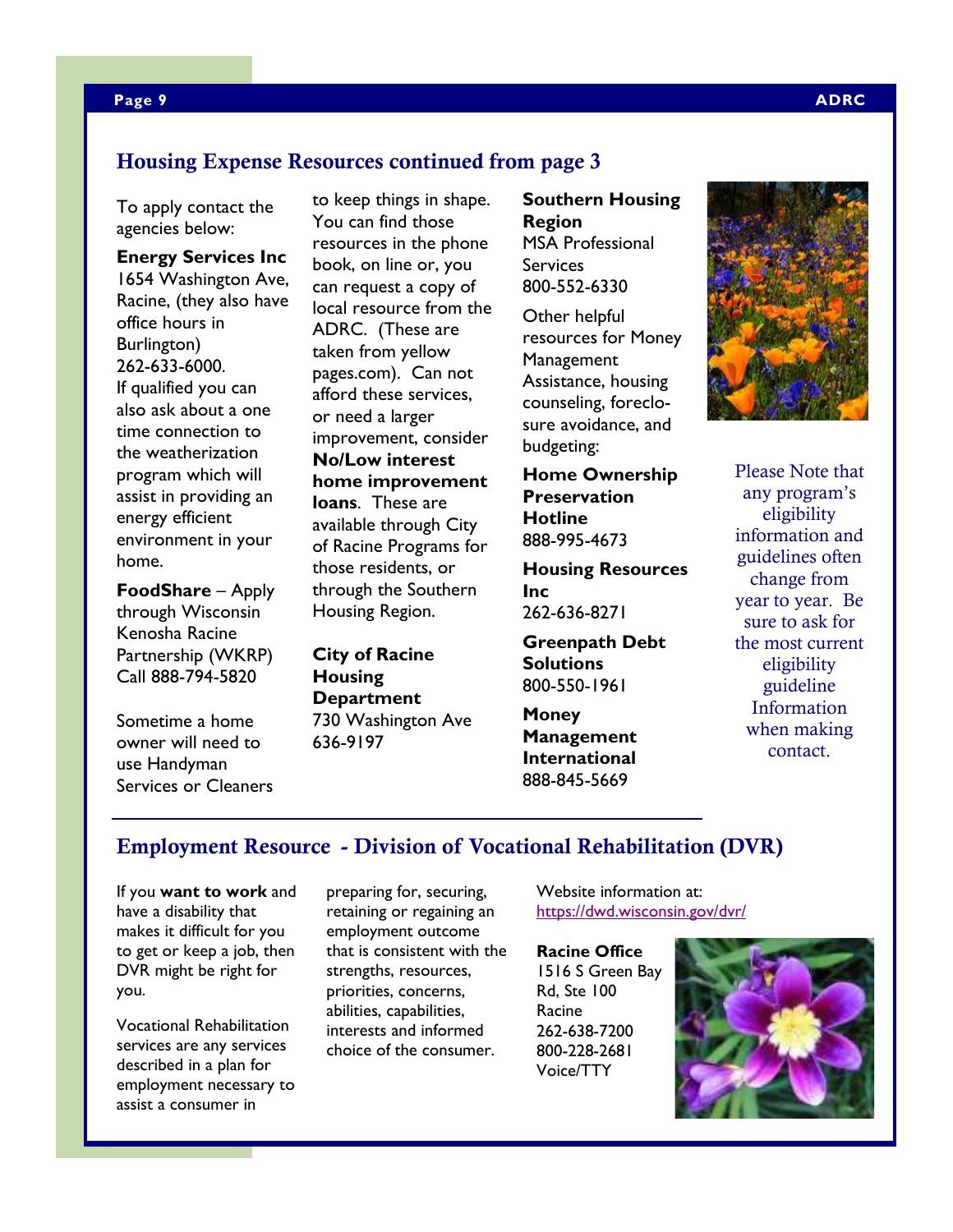#### **Page 10 ADRC**



*Continued from page 2*

email address if you wish to receive the *E-VISIT.* To get signed up for *E-VISIT* you can send an email to: marilyn.joyce@goracin e.com, simply using *E-VISIT* as a subject. The email you are sending from will be added to our list.

Please include other comments in the body of the email. Thank you.

*May I have… Serenity to accept the things I cannot change,* 

*Courage to change the things I can, and* 

# *Wisdom to know the difference.*



### **PLEASE NOTE Support Group Changes:**

The two groups that are co-sponsored by the Alzheimer's Association will change beginning in March:

The First Thursday group will be held at Bethania Lutheran Church, 4120 Wright Ave, Racine, from 10:30 am – Noon.

The Thursday evening group will be changed to the SECOND Thursday of each month (formerly the third) and will be held at Bethania Lutheran Church, 4120 Wright Ave, Racine from 6 pm to 7:30 pm.

# **Support Groups for Family Caregivers**

**First Thursday 10:30 am-12 Noon Alzheimer's Association Group**  For Families Dealing with Alzheimer's and other **Dementias Bethania Lutheran Church** 4120 Wright Ave

**Mar 3 Apr 7 May 5** 

**First Friday 12 Noon-1pm**  "*Caregiver Connection"* **Telephone Group**  Call 262-833-8762 to pre-register



### **Third Tuesday 1:30-3:00 pm**

Yorkville United Methodist Church 17645 Old Yorkville Rd. (3 Miles West of I-94, Just north of Highway 20)

**Mar 15 Apr 19 May 17**

#### **Second Saturday 10:30 am–12 Noon**

Atonement Lutheran Church 2915 Wright Ave Enter at back of building (on South side)

**Mar 12 Apr 9 May 14**

#### **Third Wednesday 1:30-3:00 pm**

Burlington Senior Center, Eppers Room 209 N Main St

**Mar 16 Apr 20 May 18**

**Second Thursday 6:00-7:30 pm Alzheimer's Association Group**  For Families Dealing with Alzheimer's and other **Dementias Bethania Lutheran Church**  4120 Wright Ave

**Mar10 Apr 14 May 12**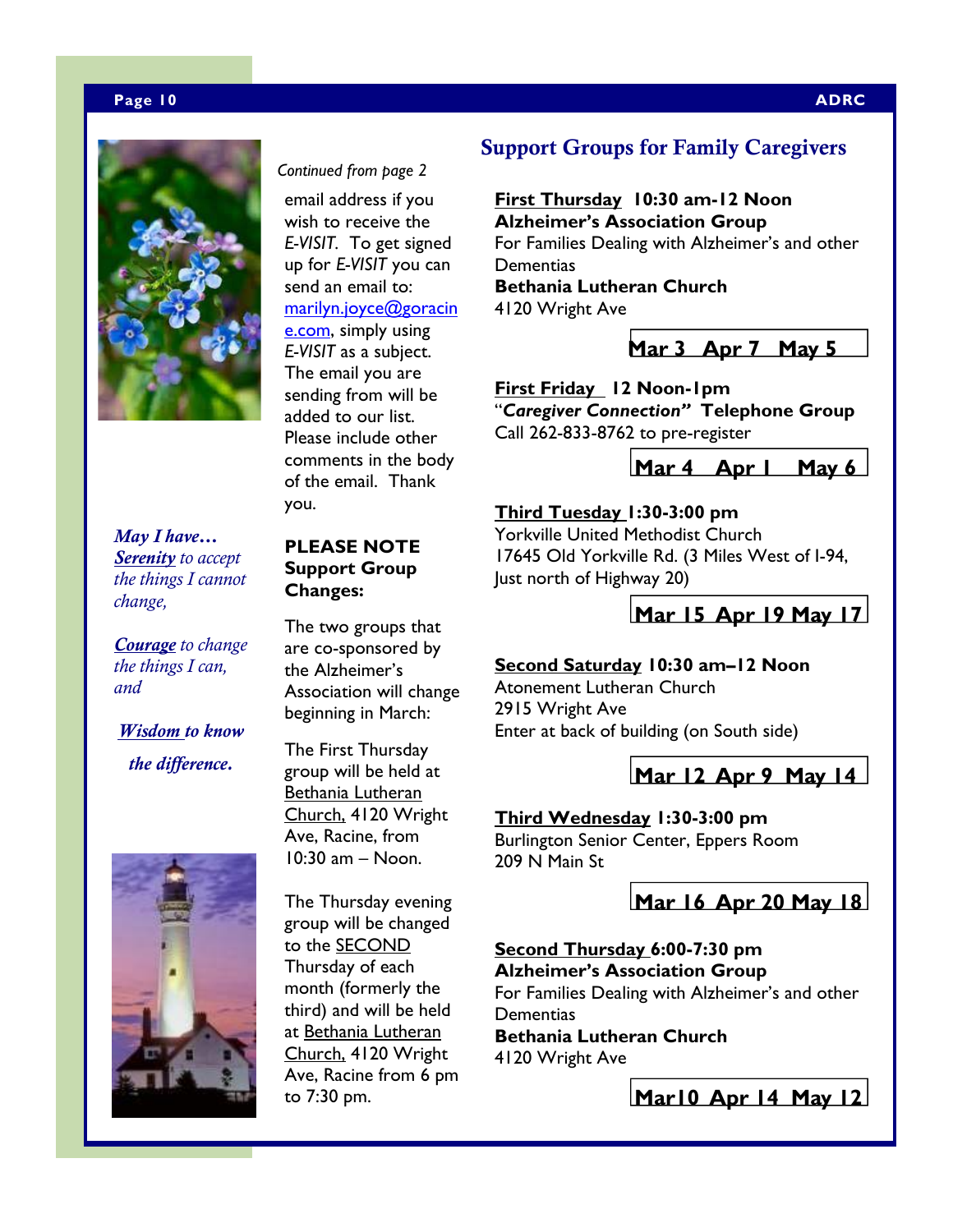# **Free Memory Screens Available**

The ADRC of Racine County now provides Memory Screens to those over age 65, as part of an initiative to promote the early diagnosis of memory impairments.

Note that we are not here to diagnose you, but rather to help provide a baseline of your memory or "cognition", similar to having your blood pressure checked at a pharmacy.

Almost 50% of persons with dementia are never diagnosed or treated, but if diagnosed and treated early, the progression of dementia symptoms can be slowed. This could potentially lead to a better quality of life over time.

The screens take approximately five minutes and are completely voluntary. The results will be shared with you after

they are calculated. If you would like we can also share the results with your physician or provide other referrals and general information on brain health.

If you are interested in this screen and are a Racine County resident above the age of 65, please call the ADRC at 262- 833-8777.

*Please be sure to Follow the ADRC of Racine County on Facebook!* 



*We share information, resources, current events, and other items of interest. You can find us and like us at: https:// www.facebook.co m/Aging-and-Disability-Resource-Centerof-Racine-County-182368485167077 /*

# **Are You a Family Caregiver?**

# **YOU are a family caregiver**

if you do things like these for a relative or friend without pay:

Receive frequent calls for reassurance Take care of errands or paperwork Go along on medical appointments Make sure medication is being taken correctly Prepare meals Provide transportation regularly

Assist with Activities of Daily Living e.g. bathing dressing, grooming, or getting around the house.

Worry about the health, safety, and well-being of that person.

*"A family caregiver is someone who has a deep personal relationship with a person who is chronically ill or disabled and whose own life has been impacted by their loved one's condition."*  -*National Family Caregivers Association.* 

# **The Alzheimer's Association of Southeastern Wisconsin**

has several programs coming up including "Understanding Dementia" and "The Savvy Caregiver." You can find detailed information on their website at:

http://www.alz.org/se wi/in\_my\_community \_58876.asp or by calling 800-272-3900. This helpline is also available 24/7.



#### **Page 11**